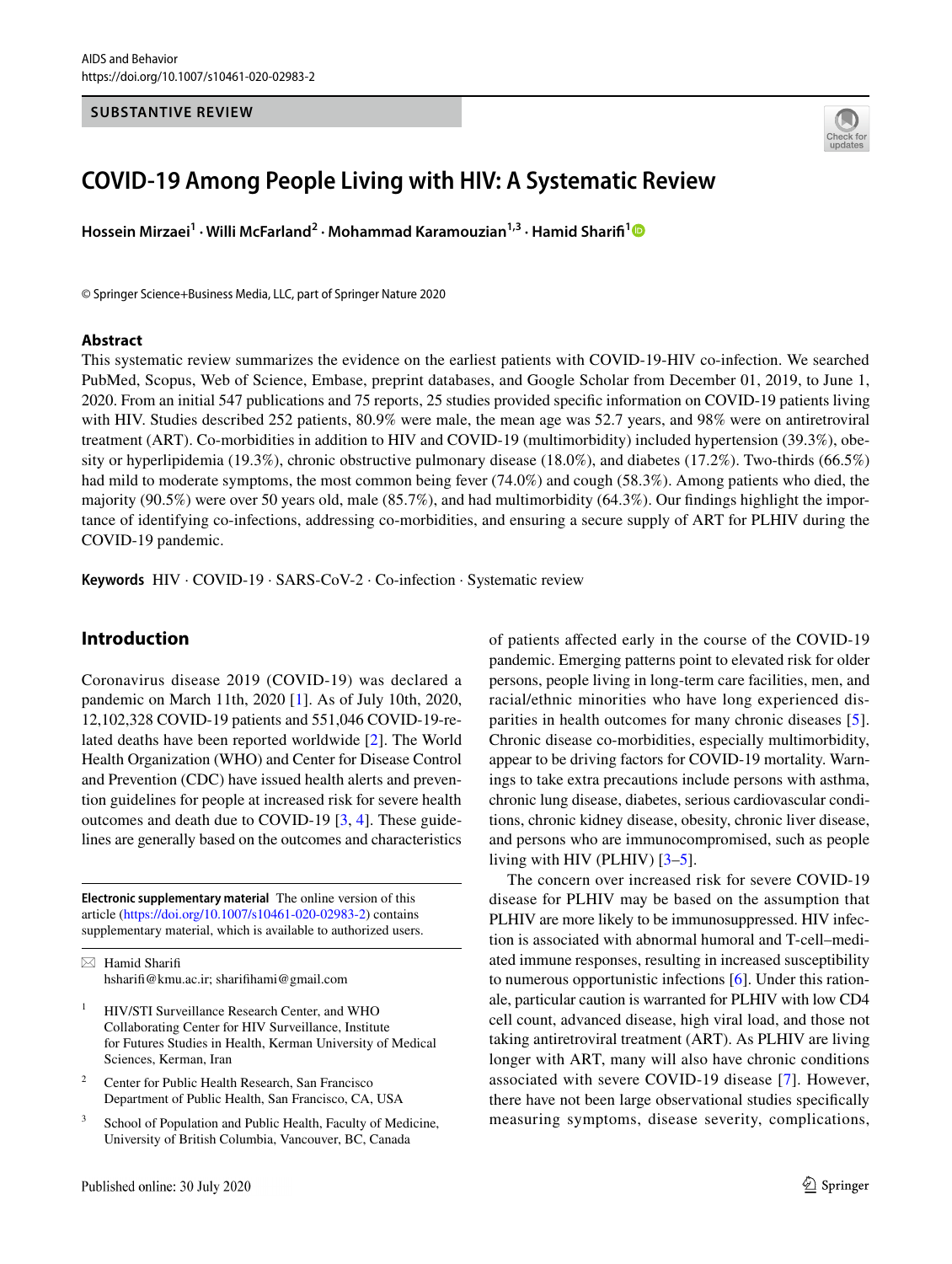multimorbidity, and the proportion of death in reported COVID-19-HIV co-infected patients. It is also not known if people with HIV who are clinically and virologically stable will experience any greater risk for COVID-19 complications than the population without HIV infection. At present, the available data mainly appear in case reports and case series of COVID-19-HIV co-infected patients.

Given the urgency of the COVID-19 pandemic and the rapidly changing information about the disease, a high degree of vigilance is needed on the course of infection among PLHIV. As there are 37.9 million PLHIV and 1.7 million new infections each year [[8\]](#page-6-7), patients of COVID-19-HIV co-infection are likely to increase. This systematic review was therefore undertaken to bring together the existing evidence on the earliest known case reports to provide a baseline for what is known and to alert providers around the world of any emerging patterns.

## **Methods**

Details of inclusion criteria and our analytical approach were conceptualized a priori and are documented in Open Science Framework ([https://osf.io/zj2hu/\)](https://osf.io/zj2hu/).

#### **Literature Search**

Following the Systematic Reviews and Meta-Analyses (PRISMA) checklist (see the Supplementary File S1) and the Peer Review of Electronic Search Strategies [\[9](#page-6-8)] guideline [\[10](#page-6-9), [11\]](#page-6-10), we searched PubMed, Scopus, Web of Science, Embase, preprint databases (medRxiv, bioRxiv, Preprints), the references of publications found, and the "cited by" feature of Google Scholar from December 1, 2019, to June 1, 2020, for studies published in English. Search terms were combined using appropriate Boolean operators and included subject heading terms/keywords relevant to COVID-19 (e.g., SARS-CoV-2 OR Coronavirus Disease 2019 OR COVID-19 OR severe acute respiratory syndrome coronavirus 2 OR coronavirus infection) and HIV (e.g., HIV OR human immunodeficiency virus OR AIDS OR Acquired Immunodeficiency Syndrome). Please see the Supplementary File S2 for a sample search strategy.

### **Inclusion Criteria and Study Selection**

Empirical studies including any study design (i.e., case report, case series, cross-sectional, case–control, cohort, and clinical trial) that reported individual- or aggregatelevel data on COVID-19 among PLHIV were considered for this review. Studies that included a mixed sample of HIVpositive and HIV-negative COVID-19 patients were only considered if subgroup analyses for PLHIV were reported or could be extracted. Studies were excluded if they did not present original empirical data (e.g., editorials, commentaries, letters to editors, and reviews) or did not report any clinical data on patients with HIV and COVID-19 co-infection. The title, abstract, and full-text screening were completed in duplicate and independently by two reviewers. Duplicate records were excluded and disagreements over the inclusion of studies for data extraction were resolved through discussion or feedback from the senior author.

## **Data Extraction**

Data extraction was completed in duplicate, and discrepancies were resolved through discussion or feedback from the senior author. Data were extracted on publication date, study type, location, sample size, participants' age, and sex, as well as HIV-related characteristics such as CD4 count (cells/mm3), viral load (copies/ml), and antiretroviral therapy before COVID-19 diagnosis. Data were also extracted for COVID-19-related clinical symptoms (e.g., fever, cough, myalgia, dyspnea, headache, sore throat, fatigue, and gastrointestinal symptoms). Comorbidities other than HIV included atrial fbrillation, chronic kidney disease, congestive heart failure, chronic liver disease, cerebrovascular accident, cardiovascular disease, dyslipidemia, diabetes mellitus, hyperlipidemia, hypertension, obstructive sleep apnea, pulmonary embolism, obesity, and smoking. The severity of COVID-19 disease was classifed as mild (i.e., non-pneumonia and mild pneumonia), severe (i.e., dyspnea, respiratory frequency  $\geq$  30/min, blood oxygen saturation  $\leq$  93%, and/ or lung infiltrates  $> 50\%$  within 24–48 h), and critical (i.e., respiratory failure, septic shock, and/or multiple organ dysfunction or failure) [[12\]](#page-6-11). Admission to the intensive care unit (ICU) and recovery status (cured, died, still in hospital) were also assessed and reported.

### **Quality Assessment**

The Joanna Briggs Institute's critical appraisal tools were used to assess the methodological quality of the included papers [\[13](#page-6-12)]. Selected studies were examined for inclusion criteria, sample size, description of study participants, setting, and the appropriateness of the statistical analysis. Methodological quality was independently assessed by two reviewers, and disagreements were resolved through discussion. The tool was modifed to provide a numeric score [\[14](#page-6-13), [15](#page-6-14)]. Quality assessments were done with diferent tools based on diferent study designs. Tools had nine items for case reports, ten items for case series, nine items for crosssectional studies, and eleven items for cohort studies. Quality assessment tools and scores are presented in the Supplementary File S3.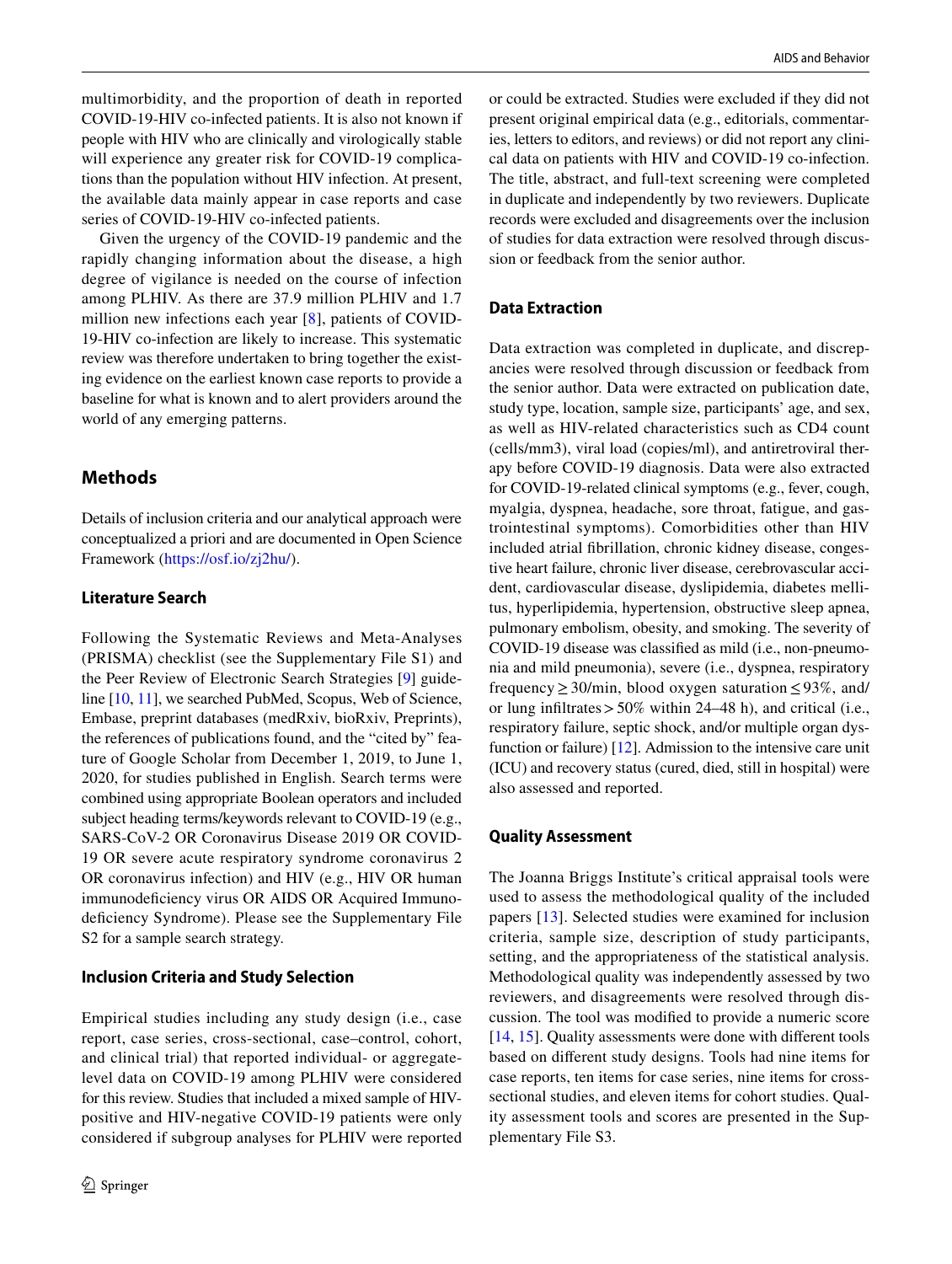#### **Statistical Analysis**

Descriptive analyses were used for reporting results. Continuous variables were summarized using mean and standard deviation (SD) with diferences compared using a two-tailed student's *t* test. Categorical variables were summarized by frequency and percentage and diferences were measured using the Fisher's exact test. P-values less than 0.05 were considered as statistically signifcant. For combining data from studies that reported aggregated data with those reported individual data, aggregated data were weighted by the number of patients. The proportion of death among reported patients in studies included in the review was also measured. The denominator and nominator for this measure are based on people living with HIV whose COVID-19 was diagnosed and reported. We also conducted a subgroup analysis by sex.

### **Results**

The combined search strategy identifed 622 potential publications on COVID-19 infection among PLHIV (Fig. [1](#page-3-0)). After screening and removing duplicate studies (*n*=222) and those not relevant to COVID-19-HIV co-infection  $(n=343)$ , the full-texts of 57 reports were sought to assess for eligibility. Of these, eight did not report information about patients with co-infection; 23 were editorials, commentaries, or reviews; and the full-text for one abstract was unavailable. The search found 25 studies that met our inclusion criteria and were included in the systematic review (Table [1](#page-4-0)).

Of the 25 studies on COVID-19-HIV co-infection, 19 reported information on an individual-level, and six reported on an aggregate-level. Eleven studies were case reports (i.e., describing one patient), ten studies were case series including 2–33 patients. Two studies were cross-sectional investigating COVID-19 status among PLHIV. Two cohort studies were found. Eight studies were from the US, seven from China, three from Italy, two from Spain, and the remaining five studies were from Turkey, Germany, the UK, Republic of Cyprus, and Uganda. Publication dates ranged from March 12, to June 1, 2020. The Joanna Briggs Institute critical appraisal tools assessment scores ranged from 4 to 7 for case reports (out of 8 possible points), and 4–8 for the case series (out of 10 possible points), 6–7 for cross-sectional (out of 9 possible points), and 8–9 for cohort studies (out of 11 possible points). As quality assessments were done with diferent tools based on diferent study designs, scores cannot be directly compared.

Summed across all studies, 252 patients with COVID-19- HIV co-infection were described with varying completeness of demographic and clinical data (Table [2\)](#page-5-0). The mean age of the patients was 52.7 years. Most patients (204, 80.9%) were male; 46 (18.3%) were female, and two (0.8%) were transgender women. Of 251 patients in studies reporting ART status, only 2.0% were not taking ART. Low CD4 count ( $\langle$  200 cells/mm<sup>3</sup>) was reported for 23 of 176 patients  $(13.1\%)$ . The viral load was high ( $>1000$  copies per ml) for two of 233 patients (0.9%) with viral load data. Multimorbidity included hypertension (96 of 244 patients reporting on co-morbidities, 39.3%), obesity or hyperlipidemia (as reported, 19.3%), chronic obstructive pulmonary disease (18.0%), and diabetes (17.2%). Smoking was reported in 53 patients (21.7%).

Table [2](#page-5-0) also presents reported symptoms and severity of COVID-19 disease patients with HIV infection. The most common symptoms were fever (165 of 223, 74.0%), cough (130 of 223, 58.3%), and dyspnea (68 of 223, 30.5%). Less common were headache (44 of 223, 19.7%), arthralgia/myalgia (33 of 223, 14.8%), and sore throat (18 of 223, 8.1%). Any gastrointestinal symptoms were reported by 13.0%. COVID-19 was reported as mild to moderate in 141 of 212 (66.5%), severe in 46 patients (21.7%), and critical in 25 patients (11.8%). The majority of patients (158 of 244, 64.7%) were hospitalized; 16.8% were admitted to the intensive care unit.

Of all 252 reported cases of COVID-19-HIV co-infection, 36 (14.3%) were reported as having died. Supplementary File S4 presents further information on patients where available. Information on the sex of the deceased was available for 14 of 36 patients, with 85.7% being male. Information on the age of the deceased was available for 21 of 36 patients, with 38.1% of deaths occurring in patients over 65 years of age and older, 52.4% in patients age 50–65 years of age, and 9.5% in patients younger than 50 years. Information about multimorbidity, was available for 14 of 36 the deceased patients, with 64.3% reporting multimorbidity. Additional information on ART regimen, CD4 count, viral load, and indicators of the severity of the disease can be found in the Supplementary File S4.

Based on the available data, no signifcant diferences between male and female patients were observed with regards to age, clinical characteristics, the severity of COVID-19, and health outcomes of COVID-19-HIV coinfected patients (Table [3](#page-5-1)).

#### **Discussion**

In this systematic review, we summarized available data from 252 patients co-infected with COVID-19 and HIV. The majority of patients with co-infection of HIV and COVID-19 were male. Also, in line with HIV-negative persons [[16–](#page-6-15)[19](#page-6-16)], data point to higher morbidity and mortality among male patients and higher mortality when multimorbidity is present. The main clinical symptoms of COVID-19 in PLHIV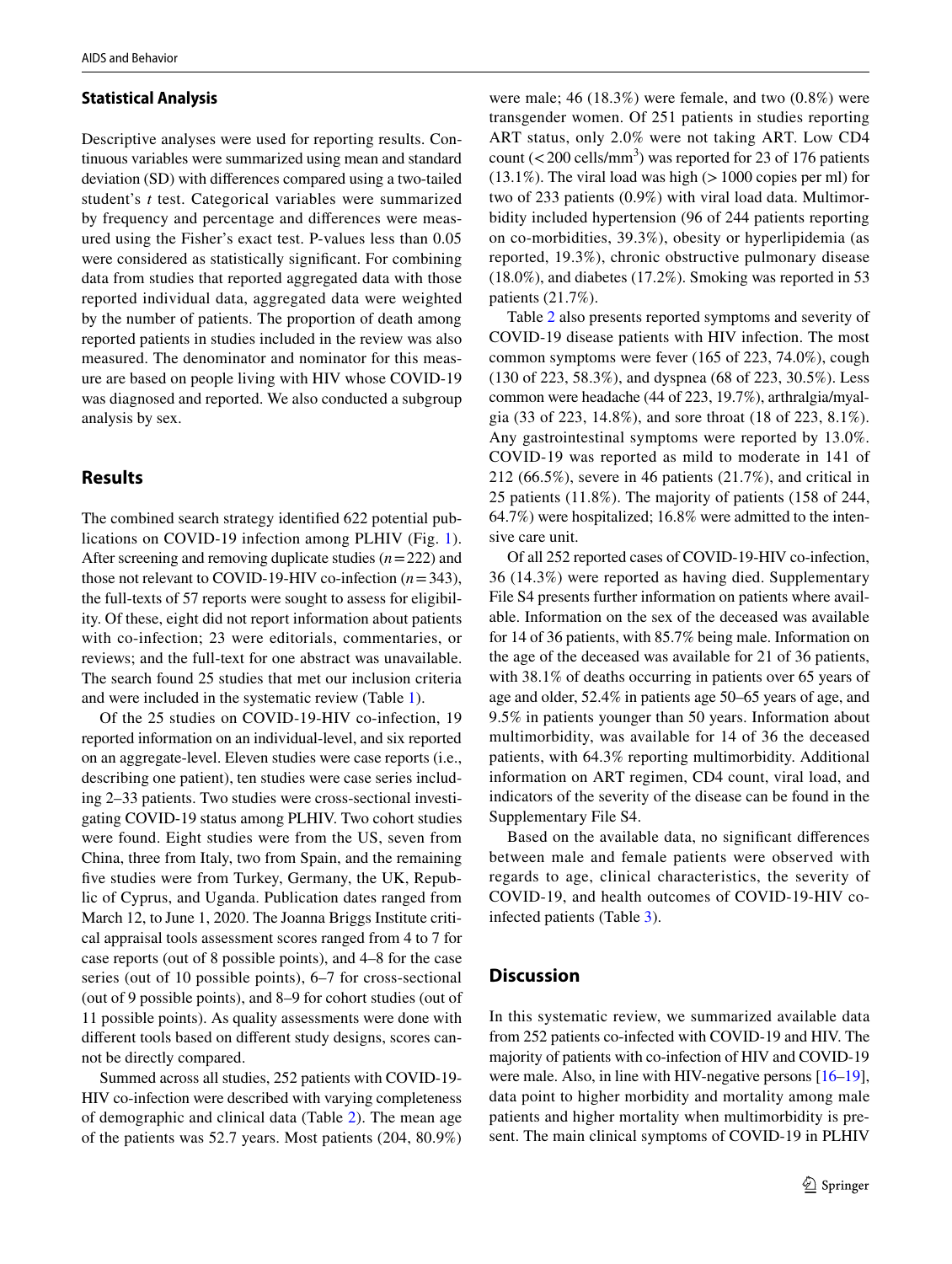

<span id="page-3-0"></span>**Fig. 1** Flowchart of studies included in the systematic review of COVID-19-HIV co-infection

were cough and fever, and comparable to HIV-negative people, the majority had mild COVID-19 disease [[16–](#page-6-15)[19\]](#page-6-16).

Nonetheless, the proportion of reported PLHIV with COVID-19 appears to have higher multimorbidity, severity of disease, and a potentially higher proportion of death. Multimorbidity was reported in nearly two-thirds of coinfected patients. The most common co-morbidities among patients with HIV and COVID-19 were hypertension, obesity or hyperlipidemia, chronic obstructive pulmonary disease, and diabetes. Results of a cohort study showed that multimorbidity (mostly hypertension and diabetes) was more prevalent in COVID-19-HIV co-infected patients than PLHIV without COVID-19 [[20\]](#page-6-17). When data were available, the proportion of death among reported COVID-19-HIV co-infected patients appears high (14.3%) in our pooled estimate. The result might be confounded by other factors. For example, PLHIV may be at increased risk of mortality or severe illness with COVID-19 based on their age and other medical conditions. Among those who died for whom individual data were recorded, multimorbidity and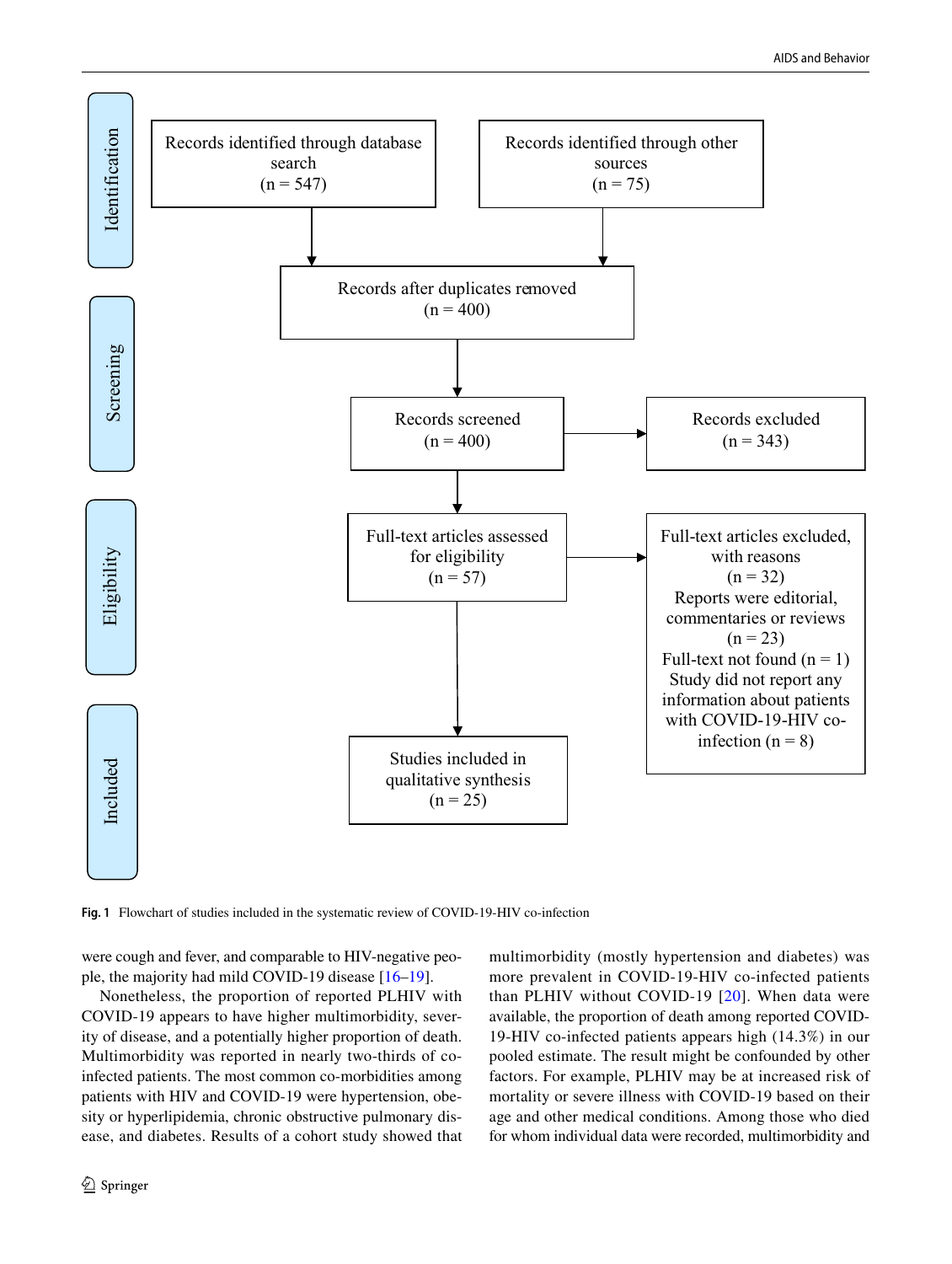| First author (Reference) Setting |                  | Publication date Study type |                      | Data type <sup>a</sup> |                | Sample size Case definition | <b>Ouality</b><br>assess-<br>ment |
|----------------------------------|------------------|-----------------------------|----------------------|------------------------|----------------|-----------------------------|-----------------------------------|
| Zhu $[22]$                       | Wuhan, China     | 12/03/20                    | Case report          | Individual             | $\overline{1}$ | Confirmed                   | 5/8                               |
| Guo [23]                         | Wuhan, China     | 03/04/20                    | Cross-sectional      | Aggregate 8            |                | Confirmed                   | 7/9                               |
| Zhao $[24]$                      | Shenzhen, China  | 10/04/20                    | Case report          | Individual             | $\overline{1}$ | Confirmed                   | 6/8                               |
| Chen $[25]$                      | Guizhou, China   | 15/04/20                    | Case report          | Individual             | $\overline{1}$ | Confirmed                   | 6/8                               |
| $\text{Su}$ [26]                 | China            | 17/04/20                    | Case report          | Individual             | $\overline{1}$ | Confirmed                   | 6/8                               |
| Schweitzer [27]                  | Italy            | 18/04/20                    | Case report          | Individual             | $\overline{1}$ | Confirmed                   | 4/8                               |
| Blanco $[28]$                    | Barcelona, Spain | 19/04/20                    | Case series          | Individual 5           |                | Confirmed                   | 8/10                              |
| Riva [29]                        | Italy            | 24/04/20                    | Case series          | Individual 3           |                | Confirmed                   | 4/10                              |
| Wang $\lceil 30 \rceil$          | Wuhan, China     | 27/04/20                    | Case report          | Individual             | $\overline{1}$ | Confirmed                   | 6/8                               |
| Altuntas Aydin [31]              | Istanbul, Turkey | 30/04/20                    | Case series          | Individual             | $\overline{4}$ | Confirmed                   | 7/10                              |
| Haerter <sup>[32]</sup>          | Germany          | 01/05/20                    | Case series          | Individual             | - 33           | Confirmed                   | 8/10                              |
| Karmen $[33]$                    | New York, USA    | 12/05/20                    | Retrospective cohort | Aggregate              | 21             | Confirmed                   | 8/11                              |
| Wu [34]                          | Wuhan, China     | 13/05/20                    | Case series          | Individual             | 2              | Confirmed                   | 4/10                              |
| Gervasoni [35]                   | Italy            | 15/05/20                    | Cross-sectional      | Aggregate              | - 47           | Confirmed/Probable          | 6/9                               |
| Benkovic [36]                    | New York, USA    | 20/05/20                    | Case series          | Individual 4           |                | Confirmed                   | 4/10                              |
| Haddad [37]                      | Wynnewood, USA   | 20/05/20                    | Case report          | Individual             | $\overline{1}$ | Confirmed                   | 7/8                               |
| Baluku [38]                      | Uganda           | 22/05/20                    | Case report          | Individual             | $\overline{1}$ | Confirmed                   | 6/8                               |
| Patel [39]                       | <b>USA</b>       | 23/05/20                    | Case report          | Individual             | - 1            | Confirmed                   | 6/8                               |
| Iordanou [40]                    | Cyprus           | 25/05/20                    | Case report          | Individual             | $\blacksquare$ | Confirmed                   | 7/8                               |
| Kumar $[41]$                     | Chicago, USA     | 27/05/20                    | Case report          | Individual             | $\overline{1}$ | Confirmed                   | 7/8                               |
| Childs $[42]$                    | <b>UK</b>        | 28/05/20                    | Case series          | Aggregate              | -18            | Confirmed                   | 4/10                              |
| Suwanwongse [43]                 | New York, USA    | 29/05/20                    | Case series          | Individual 9           |                | Confirmed                   | 5/10                              |
| Ridgway [44]                     | Chicago, USA     | 30/05/20                    | Case series          | Individual             | - 5            | Confirmed                   | 7/10                              |
| Shalev <sup>[45]</sup>           | New York, USA    | 31/05/20                    | Case series          | Aggregate              | 31             | Confirmed                   | 8/10                              |
| Vizcarra [20]                    | Madrid, Spain    | 01/06/20                    | Prospective cohort   | Aggregate 51           |                | Confirmed, probable         | 9/11                              |

<span id="page-4-0"></span>**Table 1** Characteristic of studies included in the review of COVID-19-HIV co-infection

a Individual: reported information for each patient; Aggregate: reported summary of information for groups of patients

older age were common. Current clinical data suggest the main mortality risk factors are linked to older age and multimorbidity, not particular to HIV, including cardiovascular disease, diabetes, chronic respiratory disease, and hypertension [[21\]](#page-6-18). Another possible explanation is bias due to the preponderance of publications on hospitalized patients with more severe disease.

The observational designs of the available studies and lack of appropriate control do not permit concluding whether ART can prevent the acquisition of COVID-19 or reduce morbidity and mortality from COVID-19. The search for antiviral agents with activity to treat and prevent COVID-19 is an area of active research. For example, a clinical trial in 199 patients showed that ritonavir-boosted lopinavir did not have a beneft over standard care for COVID-19 [[15\]](#page-6-14). A survey in PLHIV in China showed that nucleoside reverse transcriptase inhibitors (NRTI) plus non-nucleoside reverse transfer inhibitors (NNRTI) did not prevent COVID-19 infection  $[16]$ . A cohort study showed that there are no diferences in previous use of NNRTI, INSTI, or protease inhibitors in individuals with and without COVID-19 diagnosis [[17\]](#page-6-19). Findings of lower morbidity or mortality among persons on ART compared to those not on ART would also need to consider higher CD4 count and better immune status.

We acknowledge additional limitations of our study. First, while a large proportion of COVID-19 patients are asymptomatic or have mild symptoms, all of the patients in this review were symptomatic, and most were admitted to a hospital. This study, therefore, refers only to patients with a confrmed diagnosis of COVID-19 and may overrepresent those with severe COVID-19 disease. Second, the lack of appropriate comparison groups, particularly for the case reports and case series, is a limitation to identifying factors associated with COVID-19-HIV co-infection. Third, many of the studies included in our review had a small sample size. Fourth, without a population- or probability-based survey of PLHIV, the true prevalence of COVID-19 and disease manifestations among PLHIV remain unknown. To the best of our knowledge, no study has yet measured COVID-19-HIV co-infection in a wider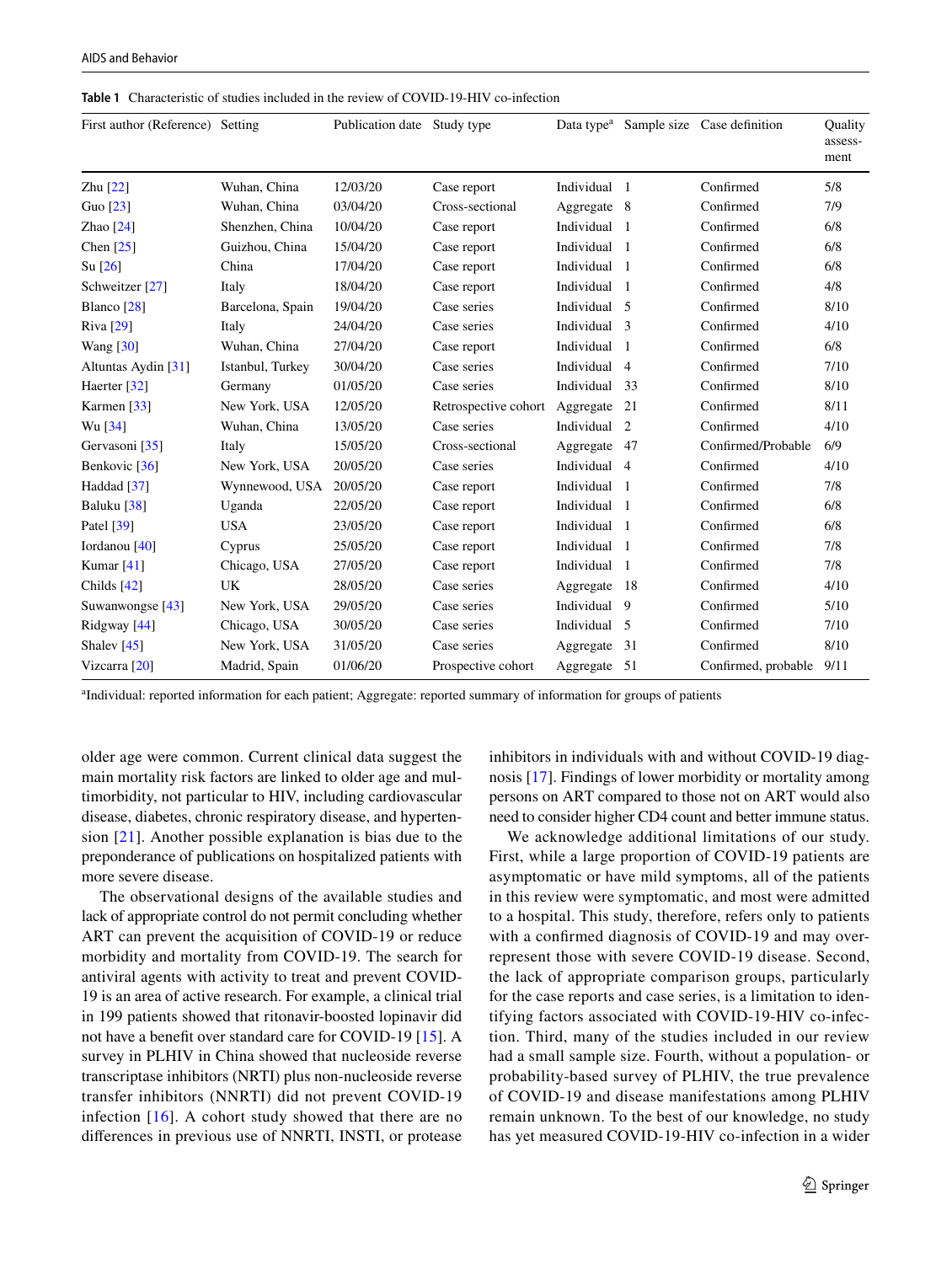<span id="page-5-0"></span>**Table 2** Demographic and clinical characteristics of COVID-19 infection in people living with HIV included in the reviewed studies  $(N=252$  total patients)

<span id="page-5-1"></span>**Table 3** Demographic and clinical characteristics of COVID-19 in people living with HIV included in the reviewed studies, stratifed by sex

| Characteristics (n reported) <sup>a</sup>    | $N(\%)$        |
|----------------------------------------------|----------------|
| Age (Mean $\pm$ SD; n = 244)                 | $52.7 \pm 8.6$ |
| Sex $(n = 252)$                              |                |
| Male                                         | 204 (80.9)     |
| Female                                       | 46 (18.3)      |
| Transgender                                  | 2(0.8)         |
| On antiretroviral treatment $(n=251)$        |                |
| Yes                                          | 246 (98.0)     |
| CD4 count [cells/mm <sup>3</sup> ] $(n=176)$ |                |
| < 200                                        | 23(13.1)       |
| >200                                         | 153 (86.9)     |
| HIV viral load [copies per ml] $(n=233)$     |                |
| $\leq 1000$                                  | 231 (99.1)     |
| >1000                                        | 2(0.9)         |
| Multimorbidity ( $n = 244$ )                 |                |
| At least one morbidity                       | 145 (59.4)     |
| Hypertension                                 | 96 (39.3)      |
| Obesity or hyperlipidemia                    | 47 (19.3)      |
| Chronic obstructive pulmonary disease        | 44 (18.0)      |
| <b>Diabetes</b>                              | 42 (17.2)      |
| Cardiovascular disease                       | 26 (10.7)      |
| Renal insufficiency                          | 29 (11.9)      |
| <b>HBV/HCV</b>                               | 18(7.4)        |
| Hypothyroidism                               | 1(0.4)         |
| Smoking                                      | 53 (21.7)      |
| COVID-19 symptoms $(n=223)$                  |                |
| Fever                                        | 165 (74.0)     |
| Cough                                        | 130(58.3)      |
| Dyspnea                                      | 68 (30.5)      |
| Headache                                     | 44 (19.7)      |
| Arthralgia/myalgia                           | 33 (14.8)      |
| Sore throat                                  | 18(8.1)        |
| Gastrointestinal symptoms                    | 29 (13.0)      |
| Severity $(n=212)$                           |                |
| Mild or moderate                             | 141 (66.5)     |
| Severe                                       | 46 (21.7)      |
| Critical                                     | 25 (11.8)      |
| Hospitalized $(n=244)$                       |                |
| Yes                                          | 158 (64.7)     |
| Intensive care unit admission $(n=244)$      |                |
| Yes                                          | 41 (16.8)      |
| Death $(n=252)$                              |                |
| Yes                                          | 36 (14.3)      |
|                                              |                |

a Continuous variables were summarized using mean and standard deviation and categorical variables were summarized using frequency and percentage. Data are n (%) unless otherwise stated

| Characteristics <sup>a</sup>             | Male            | Female          | P-value |
|------------------------------------------|-----------------|-----------------|---------|
| Age (Mean $\pm$ SD)                      | $49.1 \pm 10.5$ | $51.9 \pm 10.2$ | 0.2     |
| On antiretroviral treatment              | $n = 204$       | $n = 46$        | 0.6     |
| Yes                                      | 198 (97)        | 46 (100)        |         |
| $CD4$ count [cells/mm <sup>3</sup> ]     | $n = 56$        | $n = 10$        | 0.06    |
| < 200                                    | 4(7.1)          | 0(0.0)          |         |
| $\geq$ 200                               | 52 (92.9)       | 10(100)         |         |
| Multimorbidity                           | $n = 70$        | $n = 19$        | 0.4     |
| At least one morbidity                   | 43 (61.4)       | 13 (68.4)       |         |
| Hypertension                             | 25(35.7)        | 7(36.8)         |         |
| Obesity or hyperlipidemia                | 8(11.4)         | 2(10.5)         |         |
| Chronic obstructive pulmonary<br>disease | 9(12.9)         | 3(15.8)         |         |
| Diabetes                                 | 9(13.6)         | 2(10.5)         |         |
| Cardiovascular disease                   | 3(4.5)          | 2(10.5)         |         |
| Renal insufficiency                      | 5(7.6)          | 0(0.0)          |         |
| <b>HBV/HCV</b>                           | 11(16.7)        | 1(5.3)          |         |
| COVID-19 symptoms                        | $n = 70$        | $n = 19$        |         |
| Fever                                    | 59 (84.3)       | 13 (68.4)       | 0.4     |
| Cough                                    | 41(58.6)        | 11 (57.9)       | 0.1     |
| Dyspnea                                  | 20(28.6)        | 7(36.8)         | 0.6     |
| Headache                                 | 5(7.1)          | 4(21)           | 0.06    |
| Arthralgia/myalgia                       | 10(14.3)        | 3(15.8)         | 0.5     |
| Gastrointestinal symptoms                | 13(18.6)        | 6(31.6)         | 0.3     |
| Severity                                 | $n = 57$        | $n = 9$         |         |
| Mild or moderate                         | 44 (77.2)       | 8(88.9)         | 0.4     |
| Severe                                   | 5(8.8)          | 1(11.1)         |         |
| Critical                                 | 8(14)           | 0(0.0)          |         |
| Hospitalized                             | $n = 154$       | $n = 37$        | 0.1     |
| Yes                                      | 106(68.9)       | 27(73)          |         |
| Intensive care unit admission            | $n = 57$        | $n = 9$         | 0.4     |
| Yes                                      | 10(17.5)        | 1(11.1)         |         |
| Death                                    | $n = 99$        | $n = 22$        | 0.7     |
| Yes                                      | 12(12.1)        | 2(9.1)          |         |

a Continuous variables were summarized using mean and standard deviation with diferences compared using a two-tailed student's *t* test. Categorical variables were summarized using frequency and percentage and diferences were measured using the Fisher's exact test. P-values less than 0.05 were considered as statistically signifcant. Data are n (%) unless otherwise stated

or representative cross-section of the population. Fifth, since most of the patients included in the studies reviewed were immunologically and virologically stable, we could not conduct subgroup analyses based on low CD4 cell count or high viral load to directly measure the association of HIV-related immunosuppression and severity of COVID-19 disease. Such subgroup analyses should be investigated in future studies. Finally, in the context of urgent care for large numbers of patients, HIV may not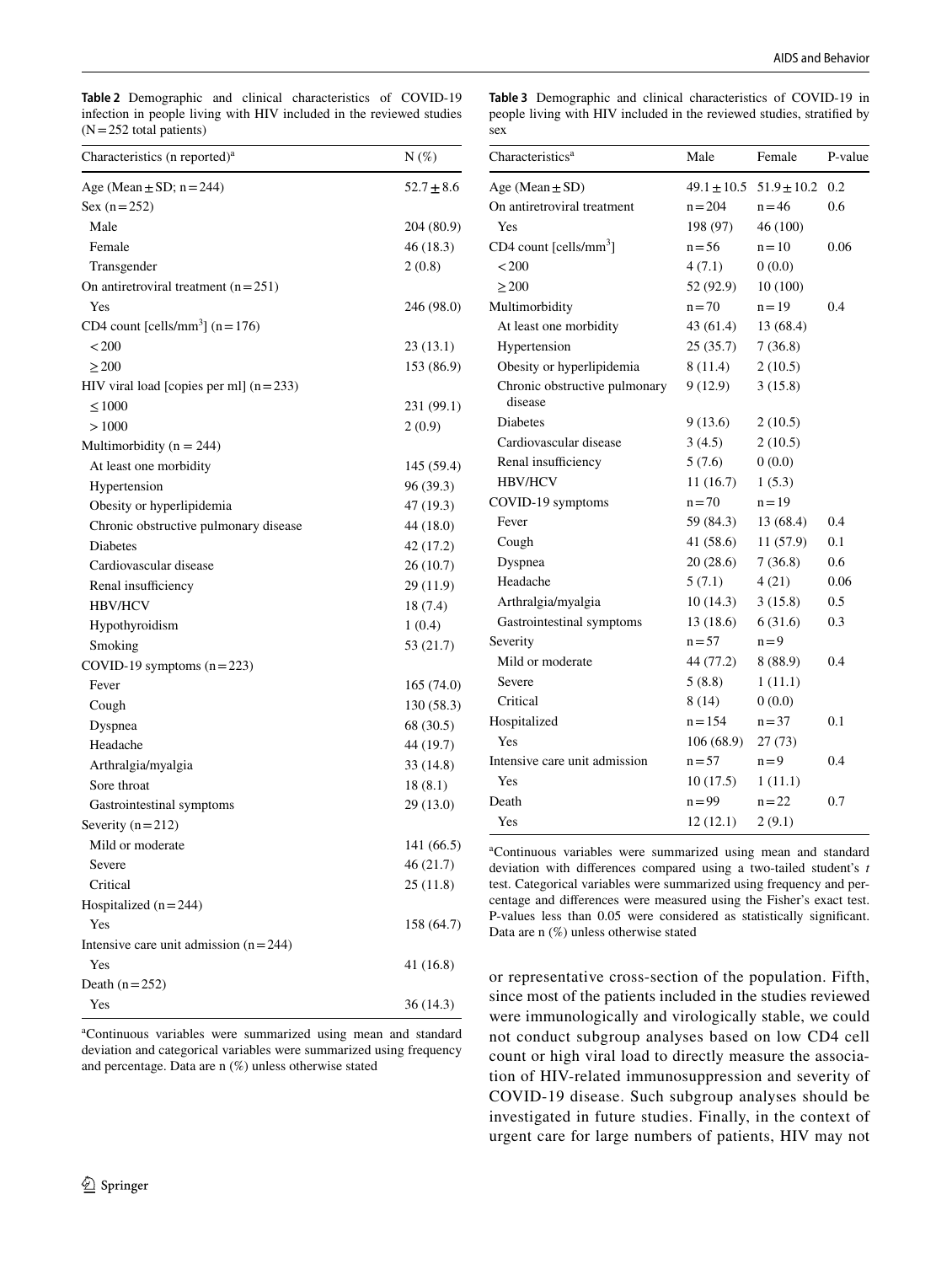be divulged, asked for, or recorded and therefore, underassessed among COVID-19 patients.

## **Conclusions**

The data available to date indicate that PLHIV can be infected with COVID-19 and are largely afected by similar features of disease risk and progression as HIV-uninfected patients. The presence of multimorbidity and older age appear to be the important factors for severe morbidity and mortality with COVID-19-HIV co-infection. Results suggest that healthcare providers need to address multimorbidity among PLHIV, ensure their ART supply is secure, and continue to consider PLHIV as a population for whom precautions are needed to prevent the COVID-19. Given the number of PLHIV worldwide, there are likely many more patients with COVID-19-HIV co-infection than suggested by the scant literature to date. Clinicians and researchers could help fill the data gap by being vigilant to patients who may be co-infected with SARS-CoV-2 and HIV.

**Acknowledgements** The authors did not receive any funding for this study. MK is a member of Pierre Elliott Trudeau Foundation's COVID-19 impact committee and is supported by the Vanier Canada Graduate Scholarship and the Pierre Elliott Trudeau Foundation Doctoral Scholarship.

**Author Contributions** All authors contributed to the study conception and design. Material preparation, data collection, and analysis were performed by HS and HM. The frst draft of the manuscript was written by HM. WM and MK assisted with conceptualization, interpretation, composition, editing, and responding to the reviewers' comments. All authors commented on previous versions of the manuscript. All authors read and approved the fnal manuscript.

### **Compliance with Ethical Standards**

**Conflict of interest** The authors declare that they have no competing interests.

# **References**

- <span id="page-6-0"></span>1. Zhu N, Zhang D, Wang W, Li X, Yang B, Song J, et al. A novel coronavirus from patients with pneumonia in China, 2019. N Engl J Med. 2020;382:727–33.
- <span id="page-6-1"></span>2. WHO. WHO coronavirus disease (COVID-19) dashboard. [https](https://covid19.who.int/) [://covid19.who.int/](https://covid19.who.int/). Accessed 10 Jul 2020.
- <span id="page-6-2"></span>3. CDC. coronavirus disease 2019 (COVID-19). [https://www.cdc.](https://www.cdc.gov/coronavirus/2019-ncov/cases-updates/cases-in-us.html) [gov/coronavirus/2019-ncov/cases-updates/cases-in-us.html.](https://www.cdc.gov/coronavirus/2019-ncov/cases-updates/cases-in-us.html) Accessed 2 June 2020.
- <span id="page-6-3"></span>4. WHO. Coronavirus disease (COVID-19) pandemic. [https://www.](https://www.who.int/emergencies/diseases/novel-coronavirus-2019) [who.int/emergencies/diseases/novel-coronavirus-2019.](https://www.who.int/emergencies/diseases/novel-coronavirus-2019) Accessed 3 June 2020.
- <span id="page-6-4"></span>5. Khalili M, Karamouzian M, Nasiri N, Javadi S, Mirzazadeh A, Sharif H. Epidemiological characteristics of COVID-19:

a systematic review and meta-analysis. Epidemiol Infect. 2020;148:e130.

- <span id="page-6-5"></span>6. Chang CC, Crane M, Zhou J, Mina M, Post JJ, Cameron BA, et al. HIV and co-infections. Immunol Rev. 2013;254(1):114–42.
- <span id="page-6-6"></span>7. Garrido-Hernansaiz H, Heylen E, Bharat S, Ramakrishna J, Ekstrand ML. Stigmas, symptom severity and perceived social support predict quality of life for PLHIV in urban Indian context. Health Qual Life Outcomes. 2016;14(1):152.
- <span id="page-6-7"></span>8. Mahy M, Marsh K, Sabin K, Wanyeki I, Daher J, Ghys PD. HIV estimates through 2018: data for decision-making. AIDS. 2019;33(Suppl 3):S203–S211211.
- <span id="page-6-8"></span>9. Pressman P, Clemens R, Sahu S, Hayes AW. A review of methanol poisoning: a crisis beyond ocular toxicology. Cutan Ocul Toxicol. 2020;1–7.
- <span id="page-6-9"></span>10. Moher D, Liberati A, Tetzlaff J, Altman DG, Group P. Preferred reporting items for systematic reviews and meta-analyses: the PRISMA statement. PLoS Med. 2009;6(7):e1000097.
- <span id="page-6-10"></span>11. McGowan J, Sampson M, Salzwedel DM, Cogo E, Foerster V, Lefebvre C. PRESS peer review of electronic search strategies: 2015 guideline statement. J Clin Epidemiol. 2016;75:40–6.
- <span id="page-6-11"></span>12. Wu Z, McGoogan JM. Characteristics of and important lessons from the coronavirus disease 2019 (COVID-19) outbreak in China: summary of a report of 72 314 cases from the Chinese center for disease control and prevention. JAMA. 2020;323(13):1239–42.
- <span id="page-6-12"></span>13. Joanna Briggs Institute. The Joanna Briggs Institute Critical Appraisal tools for use in JBI systematic reviews checklist for prevalence studies. 2017. [https://joannabriggs.org/research/criti](http://joannabriggs.org/research/critical-appraisal-tools.html) [cal-appraisal-tools.html](http://joannabriggs.org/research/critical-appraisal-tools.html).
- <span id="page-6-13"></span>14. Karamouzian M, Nasirian M, Hoseini SG, Mirzazadeh A. HIV and other sexually transmitted infections among female sex workers in Iran: a systematic review and meta-analysis. Arch Sex Behav. 2020;49:1923–37.
- <span id="page-6-14"></span>15. Xu Y, Chen X, Wang K. Global prevalence of hypertension among people living with HIV: a systematic review and metaanalysis. J Am Soc Hypertens. 2017;11(8):530–40.
- <span id="page-6-15"></span>16. Livingston E, Bucher K. Coronavirus disease 2019 (COVID-19) in Italy. JAMA. 2020;323(14):1335.
- <span id="page-6-19"></span>17. Chen N, Zhou M, Dong X, Qu J, Gong F, Han Y, et al. Epidemiological and clinical characteristics of 99 cases of 2019 novel coronavirus pneumonia in Wuhan, China: a descriptive study. Lancet. 2020;395(10223):507–13.
- 18. Guan W-J, Ni Z-Y, Hu Y, Liang W-H, Ou C-Q, He J-X, et al. Clinical characteristics of coronavirus disease 2019 in China. N Engl J Med. 2020;382(18):1708–20.
- <span id="page-6-16"></span>19. Richardson S, Hirsch JS, Narasimhan M, Crawford JM, McGinn T, Davidson KW, et al. Presenting characteristics, comorbidities, and outcomes among 5700 patients hospitalized with COVID-19 in the New York city area. JAMA. 2020;323(20):2052–9.
- <span id="page-6-17"></span>20. Vizcarra P, Pérez-Elías MJ, Quereda C, Moreno A, Vivancos MJ, Dronda F, et al. Description of COVID-19 in HIV-infected individuals: a single-centre, prospective cohort. Lancet HIV. 2020;S2352–3018(20):30164–8.
- <span id="page-6-18"></span>21. WHO. Clinical management of severe acute respiratory infection when novel coronavirus (nCoV) infection is suspected: interim guidance, 25 January 2020. World Health Organization. 2020.<https://apps.who.int/iris/handle/10665/330854>
- <span id="page-6-20"></span>22. Zhu F, Cao Y, Xu S, Zhou M. Co-infection of SARS-CoV-2 and HIV in a patient in Wuhan city, China. J Med Virol. 2020;92(6):529–30.
- <span id="page-6-21"></span>23. Guo W, Ming F, Dong Y, Zhang Q, Zhang X, Mo P, et al. A survey for COVID-19 among HIV/AIDS patients in two districts of Wuhan, China. AIDS Patients in Two Districts of Wuhan, China. 2020. [https://papers.ssrn.com/sol3/papers.cfm?abstr](https://papers.ssrn.com/sol3/papers.cfm?abstract_id=3550029) [act\\_id=3550029.](https://papers.ssrn.com/sol3/papers.cfm?abstract_id=3550029) Accessed 3 Apr 2020.